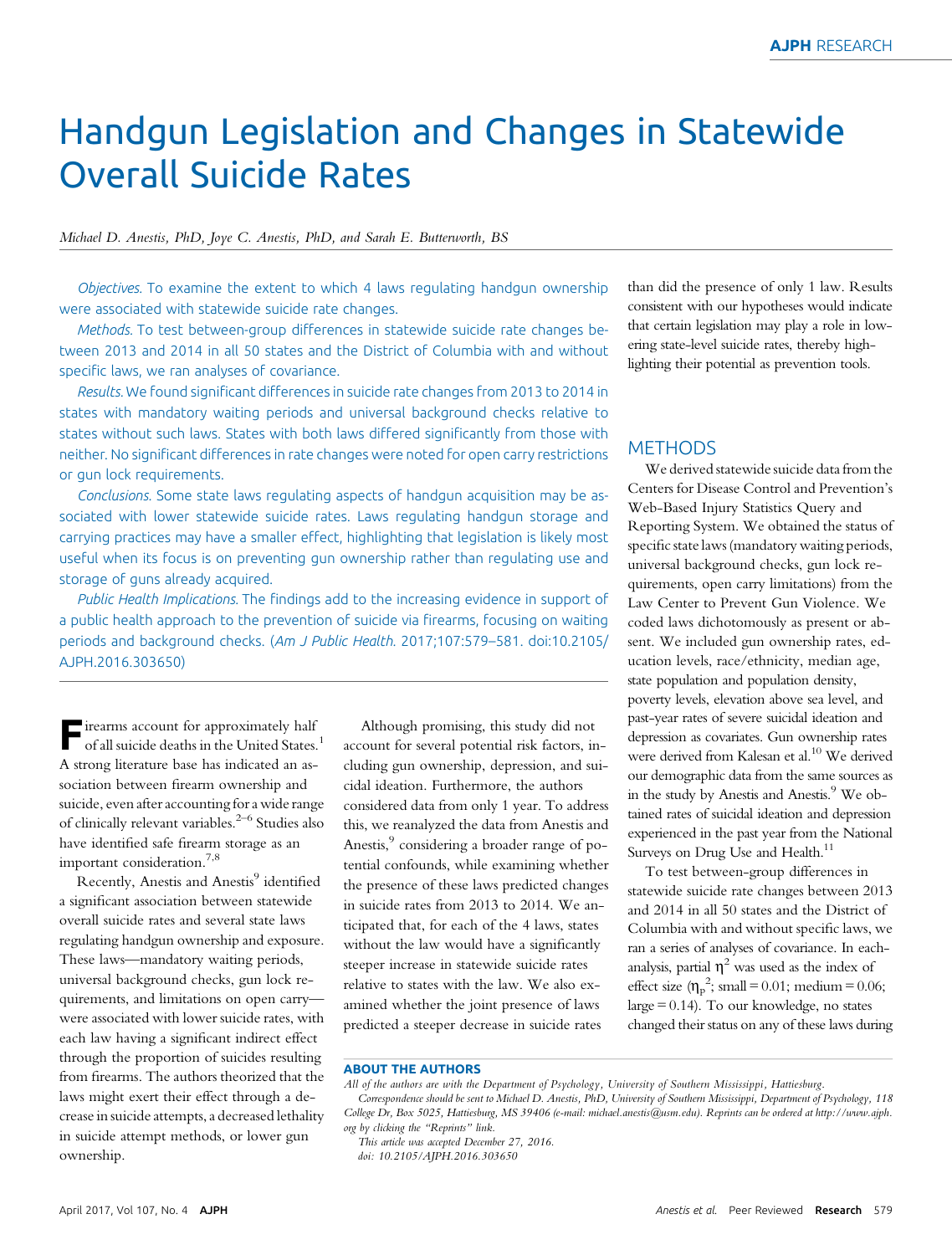TABLE 1—Analyses of Covariance Examining Between-Group Differences in Changes in State Overall Suicide Rates in States With and Without Specific Laws Regulating Handgun Ownership and Exposure: United States, 2013–2014

| Law                                                                   | b               | SE               | 95% CI                   | $\eta_p^2$   |
|-----------------------------------------------------------------------|-----------------|------------------|--------------------------|--------------|
| Universal background checks, $R^2$ = 0.28                             |                 |                  |                          |              |
| % gun ownership in state                                              | $-0.01$         | 0.02             | $-0.06, 0.03$            | 0.01         |
| % citizens $\geq$ 25 y with college degree                            | 0.08            | 0.06             | $-0.05, 0.20$            | 0.04         |
| % White                                                               | $-0.03$         | 0.01             | $-0.06, 0.00$            | 0.08         |
| Median age                                                            | 0.10            | 0.09             | $-0.08, 0.29$            | 0.03         |
| 2013 population                                                       | 0.00            | 0.00             | 0.00, 0.00               | 0.04         |
| % 2013 population below federal poverty line                          | 0.04            | 0.08             | $-0.12, 0.20$            | 0.01         |
| 2013 population density                                               | 0.00            | 0.00             | 0.00, 0.00               | 0.01         |
| 2013 suicide rate                                                     | $-0.10$         | 0.10             | $-0.31, 0.11$            | 0.02         |
| 2013 statewide rate of serious suicidal ideation                      | 0.00            | 0.00             | 0.00, 0.01               | 0.08         |
| 2013 depression rate                                                  | 0.00            | 0.00             | 0.00, 0.00               | 0.08         |
| Mean statewide elevation above sea level                              | 0.00            | 0.00             | 0.00, 0.00               | 0.02         |
| Universal background checks                                           | 1.15            | 0.55             | 0.04, 2.26               | 0.10         |
| Mandatory waiting periods, $R^2$ = 0.29                               |                 |                  |                          |              |
| % gun ownership in state                                              | 0.01            | 0.02             | $-0.04, 0.05$            | 0.00         |
| % citizens $\geq$ 25 y with college degree                            | 0.06            | 0.06             | $-0.07, 0.18$            | 0.02         |
| % White                                                               | $-0.02$         | 0.01             | $-0.05, 0.00$            | 0.07         |
| Median age                                                            | 0.13            | 0.09             | $-0.06, 0.31$            | 0.05         |
| 2013 population                                                       | 0.00            | 0.00             | 0.00, 0.00               | 0.01         |
| % 2013 population below federal poverty line                          | 0.00            | 0.08             | $-0.17, 0.17$            | 0.00         |
| 2013 population density                                               | 0.00            | 0.00             | 0.00, 0.00               | 0.00         |
| 2013 suicide rate                                                     | $-0.07$         | 0.10             | $-0.27, 0.13$            | 0.01         |
| 2013 statewide rate of serious suicidal ideation                      | 0.00            | 0.00             | 0.00, 0.00               | 0.02         |
| 2013 depression rate                                                  | 0.00            | 0.00             | 0.00, 0.00               | 0.03         |
| Mean statewide elevation above sea level                              | 0.00            | 0.00             | 0.00, 0.00               | 0.01         |
| Mandatory waiting periods                                             | 1.09            | 0.50             | 0.07, 2.10               | 0.11         |
| Universal background checks + mandatory waiting periods, $R^2$ = 0.36 |                 |                  |                          |              |
| % gun ownership in state                                              | $-0.01$         | 0.02             | $-0.05, 0.04$            | 0.00         |
|                                                                       | 0.06            | 0.06             | $-0.06, 0.19$            | 0.03         |
| % citizens $\geq$ 25 y with college degree<br>% White                 | $-0.03$         | 0.01             | $-0.06, 0.00$            | 0.09         |
| Median age                                                            | 0.14            | 0.09             | $-0.04, 0.33$            | 0.07         |
|                                                                       |                 |                  |                          | 0.01         |
| 2013 population<br>% 2013 population below federal poverty line       | 0.00            | 0.00             | 0.00, 0.00               | 0.00         |
| 2013 population density                                               | $-0.01$<br>0.00 | 0.08             | $-0.18, 0.15$            | 0.00         |
| 2013 suicide rate                                                     |                 | 0.00<br>0.10     | 0.00, 0.00               | 0.04         |
|                                                                       | $-0.13$         |                  | $-0.33, 0.08$            |              |
| 2013 statewide rate of serious suicidal ideation                      | 0.00            | 0.00             | 0.00, 0.00               | 0.06         |
| 2013 depression rate<br>Mean statewide elevation above sea level      | 0.00<br>0.00    | $0.00\,$<br>0.00 | 0.00, 0.00<br>0.00, 0.00 | 0.07<br>0.03 |
|                                                                       |                 |                  |                          |              |
| Universal background checks + mandatory waiting periods               | 2.29            | 0.68             | 0.93, 3.65               | 0.20         |
| Gun lock requirements in at least some circumstances, $R^2 = 0.21$    |                 |                  |                          |              |
| % gun ownership in state                                              | 0.00            | 0.02             | $-0.05, 0.05$            | 0.00         |
| % citizens $\geq$ 25 y with college degree                            | 0.09            | 0.07             | $-0.05, 0.22$            | 0.05         |
| % White                                                               | $-0.02$         | 0.02             | $-0.05, 0.01$            | 0.03         |
| Median age                                                            | 0.09            | 0.10             | $-0.10, 0.29$            | 0.03         |
| 2013 population                                                       | 0.00            | 0.00             | 0.00, 0.00               | 0.02         |
| % 2013 population below federal poverty line                          | 0.08            | 0.08             | $-0.09, 0.24$            | 0.02         |
| 2013 population density                                               | 0.00            | 0.00             | 0.00, 0.00               | 0.02         |

2013 to 2014, thereby precluding analyses examining the effect of shifts in law status.

## **RESULTS**

Information on law statuses, population, gun ownership, and suicide rates is available as a supplement to the online version of this article at [http://www.ajph.org.](http://www.ajph.org)

Results indicated that, whereas states with universal background checks had a decrease of 0.29 suicides per 100 000 population from 2013 to 2014, those without such laws had an increase of 0.85 per 100 000  $(\eta_p^2 = 0.10)$ . Similarly, whereas states with mandatory waiting periods had a decrease of 0.38 suicides per 100 000 population, those without such laws had an increase of 0.71 per 100 000  $(\eta_p^2 = 0.11)$ . In each case, effect sizes were medium to large. When considered in combination, states with both universal background checks and mandatory waiting periods differed from states with neither law, with the former reporting a decrease of 0.76 suicides per 100 000 population and the latter reporting an increase of 1.04 per 100 000. States with only background checks (decrease of 0.12 per 100 000) or waiting periods (decrease of 0.33 per 100 000) did not differ from any other group. The overall effect size for states with both universal background checks and mandatory waiting periods  $(\eta_p^2 = 0.20)$  and the effect sizes for the significant contrast ( $\eta_p^2$  = 0.16) were large. States with and without laws regulating gun lock use or restricting open carry of handguns did not differ on changes in suicide rates from 2013 to 2014. These results are presented in Table 1.

#### **DISCUSSION**

The current study expands on previous work in 2 ways: (1) considering a broader range of covariates and (2) examining changes in suicide rates between 2 years. Analyses indicated statistically significant changes in suicide rates from 2013 to 2014 for states with waiting periods and background checks, such that states with relevant legislation saw a decrease in suicide rates and states without relevant legislation saw an increase. Additionally, states with both of these laws in place differed significantly from those with neither, whereas states with only 1 law in place did not

**Continued**